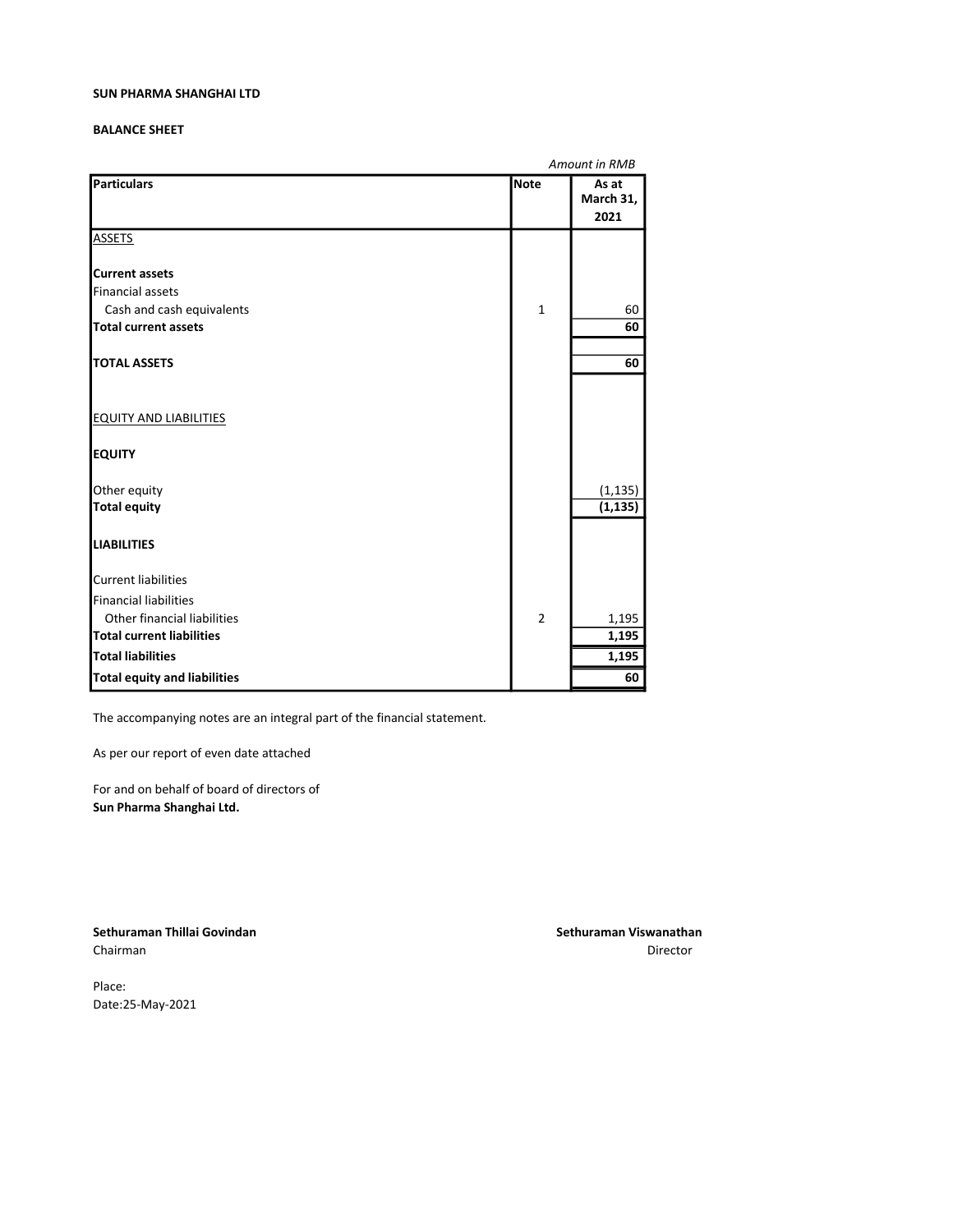### STATEMENT OF PROFIT AND LOSS

|                                           |             | Amount in RMB                   |  |
|-------------------------------------------|-------------|---------------------------------|--|
| Particulars                               | <b>Note</b> | Year ended<br>March 31,<br>2021 |  |
| <b>Expenses</b>                           |             |                                 |  |
| Other expense                             | 3           | (1, 135)                        |  |
| Loss for the period                       |             | (1, 135)                        |  |
| Other comprehensive income                |             |                                 |  |
| Total comprehensive income for the period |             | (1, 135)                        |  |

The accompanying notes are an integral part of the financial statement.

As per our report of even date attached

For and on behalf of board of directors of Sun Pharma Shanghai Ltd.

Sethuraman Thillai Govindan Sethuraman Viswanathan Sethuraman Viswanathan Sethuraman Viswanathan Chairman Director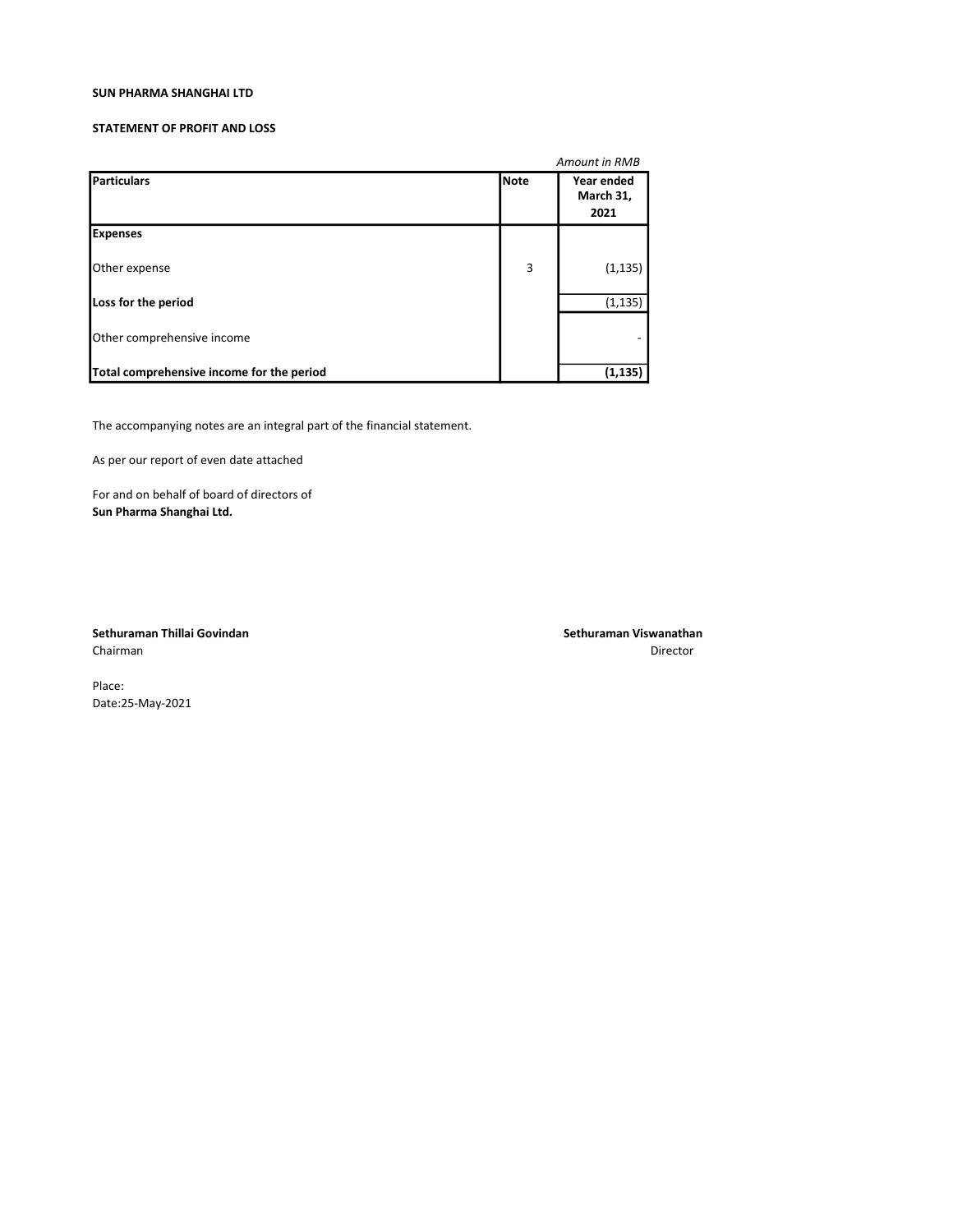### STATEMENT OF CHANGES IN EQUITY

| <b>Amount in RMB</b>              |                     |  |
|-----------------------------------|---------------------|--|
| <b>Particulars</b>                | <b>Other equity</b> |  |
| Balance as at 31 Mar 2020         |                     |  |
| Loss for the period               | (1, 135)            |  |
| Other comprehensive income        |                     |  |
| Total comprehensive income        | (1, 135)            |  |
| <b>IBalance as at 31 Mar 2021</b> | (1, 135)            |  |

The accompanying notes are an integral part of the financial statement.

As per our report of even date attached

For and on behalf of board of directors of Sun Pharma Shanghai Ltd.

Sethuraman Thillai Govindan Sethuraman Viswanathan Chairman Director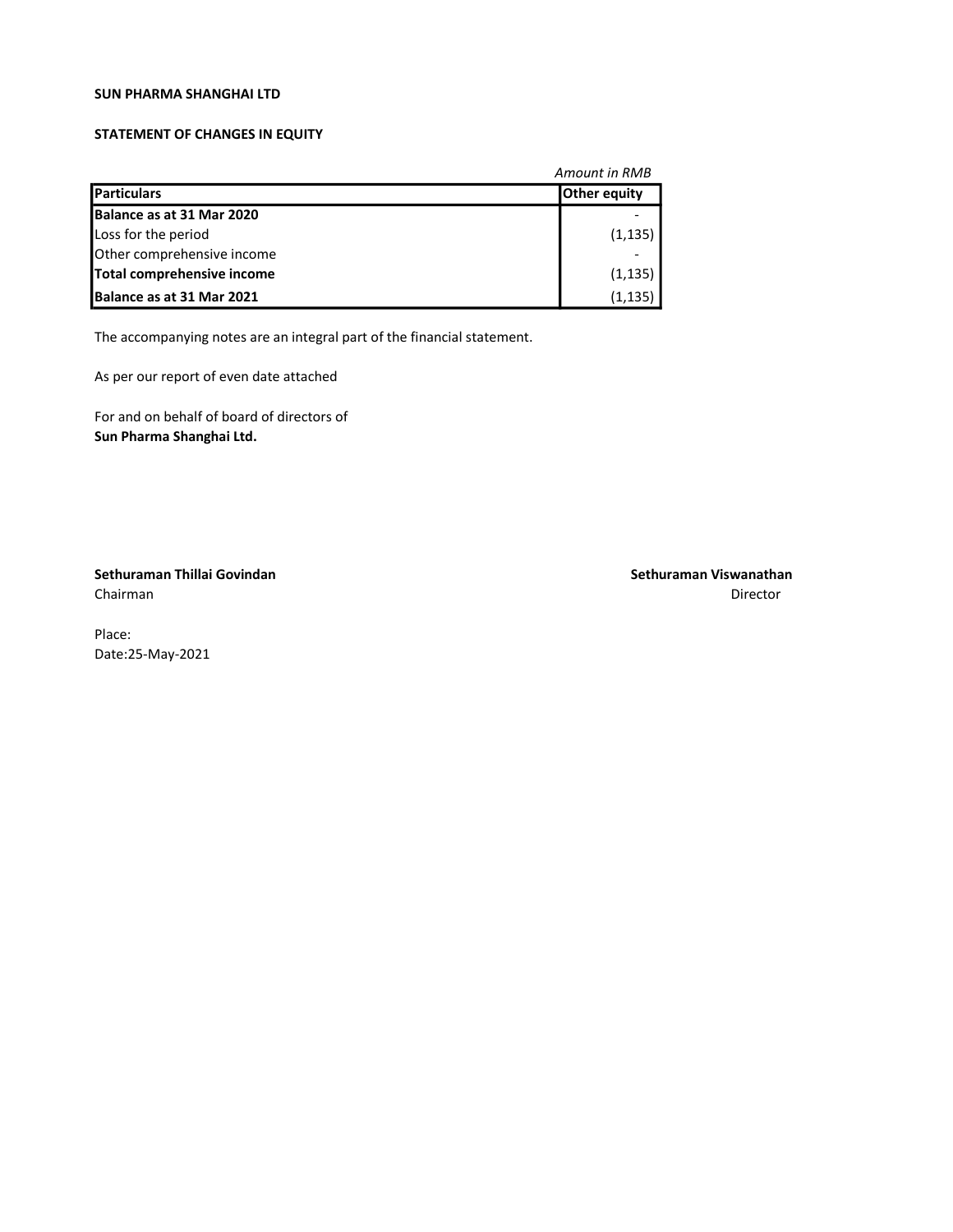## Notes to the financial statements for the year ended March 31, 2021

All amounts in RMB, unless otherwise stated

# Note 1: Cash and cash equivalents

|                                      | As at March |
|--------------------------------------|-------------|
|                                      | 131.2021    |
| Balances with bank - Current account | 60          |

### Note 2: Other financial liabilities

|               | As at March |
|---------------|-------------|
|               | 31, 2021    |
| <b>Others</b> | 1,195       |

### Note 3: Other expenses

|                        | l As at March |
|------------------------|---------------|
|                        | 31, 2021      |
| Miscellaneous Expenses |               |

# Note 4: Categories of financial instruments

|                                                                            | <b>Fair value</b><br>through<br>profit or loss | <b>Fair value</b><br>through other<br>comprehensive<br>income | <b>Amortised</b><br>cost |
|----------------------------------------------------------------------------|------------------------------------------------|---------------------------------------------------------------|--------------------------|
| Financial asset<br>Cash and cash equivalents<br><b>Financial liability</b> |                                                |                                                               | 60<br>60                 |
| Others                                                                     |                                                |                                                               | 1,195<br>1,195           |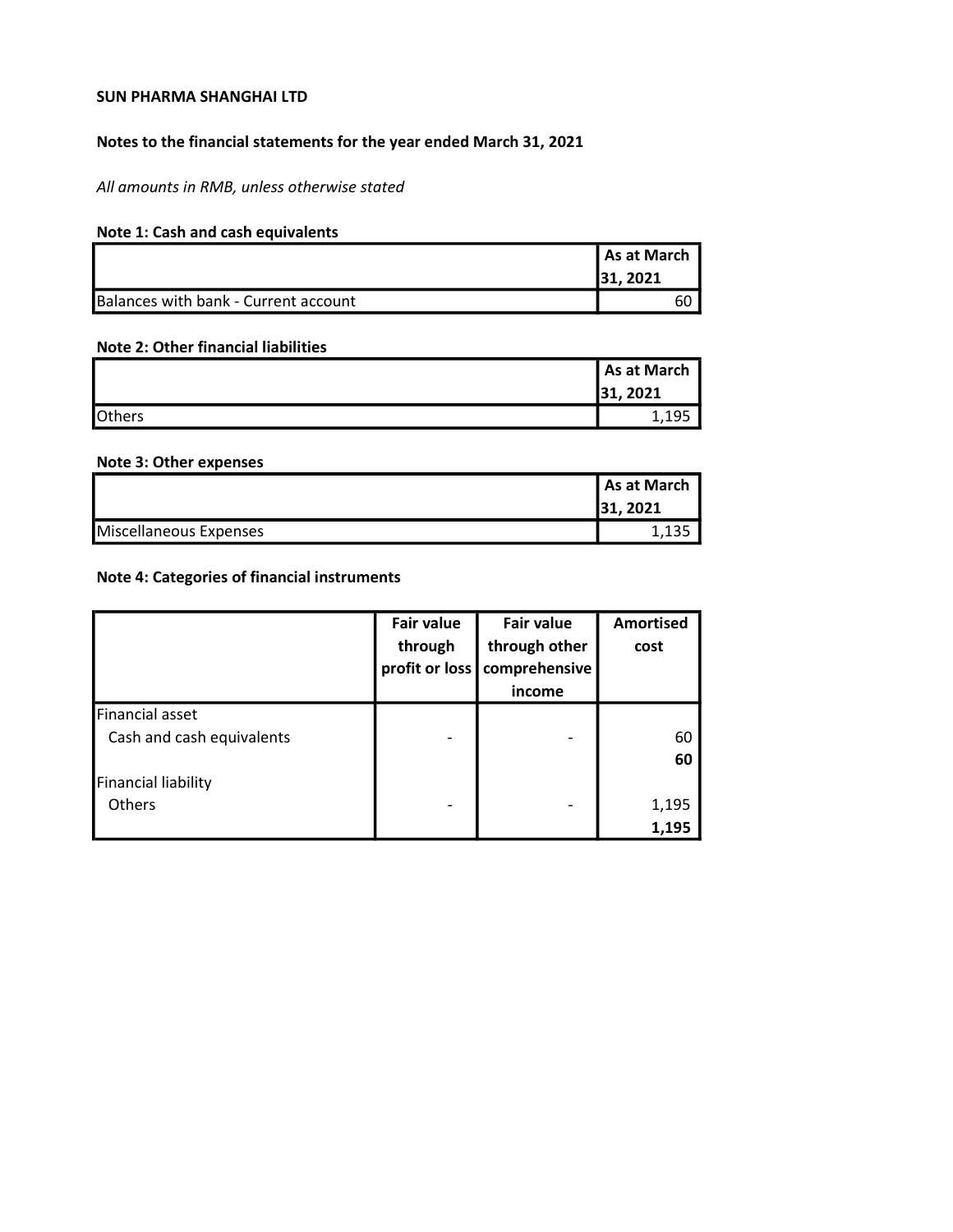#### Notes to the financial statements for the year ended March 31, 2021

All amounts in RMB, unless otherwise stated

#### Note 5: Related party transactions

#### Names of related parties where control exists and description of relationships

Holding company Sun Pharma (Netherlands) B.V.

#### Key managerial personnel (KMP)

| Name of the person          | Nationality Position |          |
|-----------------------------|----------------------|----------|
| Sethuraman Thillai Govindan | Indian               | Chairman |
| Sethuraman Viswanathan      | Indian               | Director |
| Kenny Jiang                 | <b>Chinese</b>       | Director |

### Note 6: Capital management

The Company's capital management objectives are:

- to ensure the Company's ability to continue as a going concern; and

- to provide an adequate return to shareholders through optimisation of debts and equity balance.

The Company monitors capital on the basis of the carrying amount of debt less cash and cash equivalents as presented on the face of the financial statements.. The Company's objective for capital management is to maintain an optimum overall financial structure.

#### Note 7: Financial risk management

The Company's activities expose it to a variety of financial risks like liquidity risk. The Company's risk management assessment and policies and processes are established to identify and analyze the risks faced by the Company, to set appropriate risk limits and controls, and to monitor such risks and compliance with the same. Risk assessment and management policies and processes are reviewed regularly to reflect changes in market conditions and the Company's activities.

### Liquidity risk

Liquidity risk is the risk that the Company will not be able to meet its financial obligations as they become due. The Company manages its liquidity risk by ensuring, as far as possible, that it will always have sufficient liquidity to meet its liabilities when due, under both normal and stressed conditions, without incurring unacceptable losses or risk to the Company's reputation.

The table below provides details regarding the contractual maturities of significant financial liabilities:

|                           | Less than 1 |  |
|---------------------------|-------------|--|
|                           | Ivear       |  |
| Non-derivative            |             |  |
| Other financial liability | 1.195       |  |